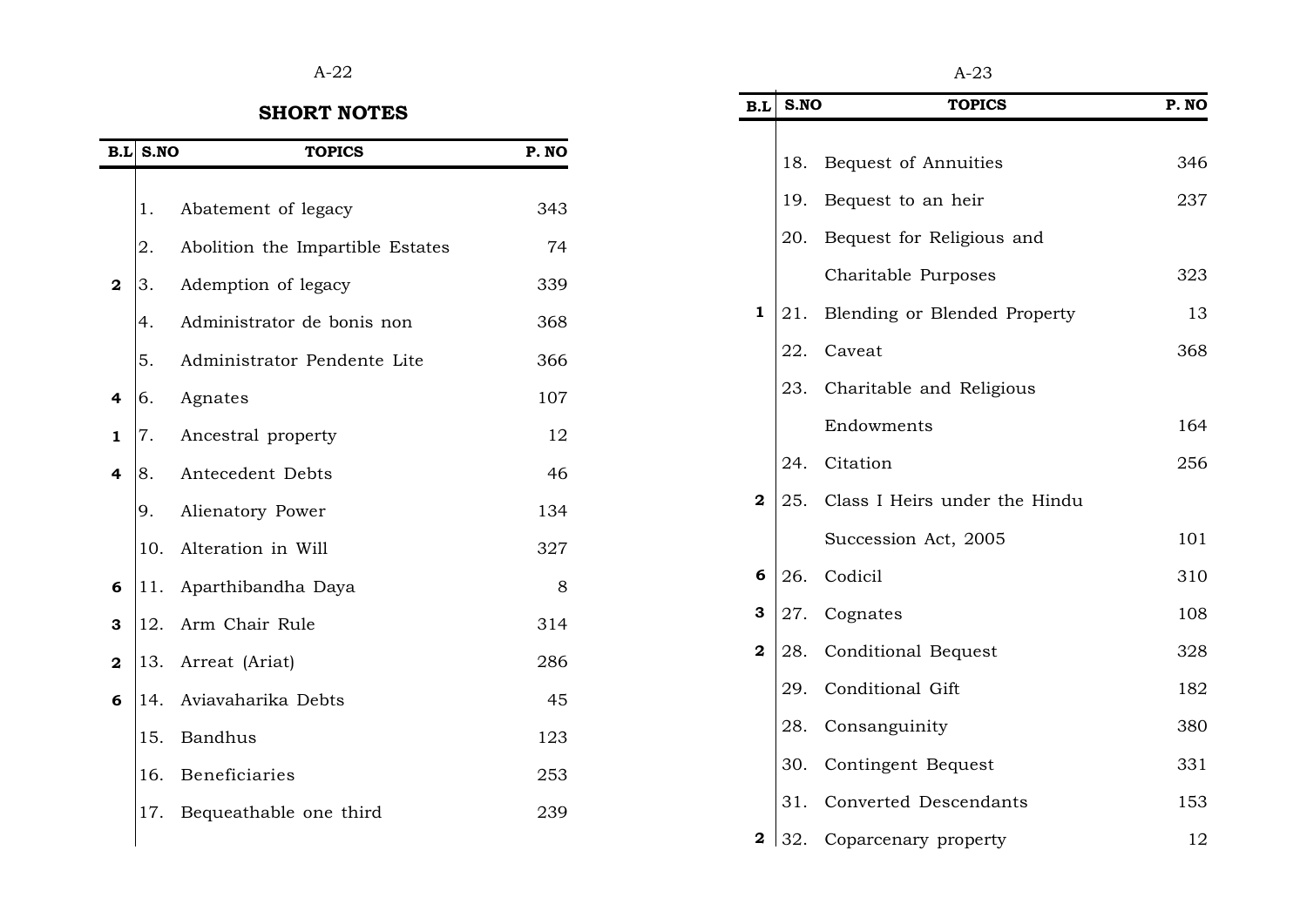$A-24$   $A-25$ 

| B.L                     | S.NO | <b>TOPICS</b>                         | P. NO | B.L              | S.NO | <b>TOPICS</b>                           | P. NO |
|-------------------------|------|---------------------------------------|-------|------------------|------|-----------------------------------------|-------|
| 1                       | 33.  | Coparcenary within a Coparcenary      | 9     |                  |      | <b>7</b> 48. Doctrine of Aul (Increase) | 222   |
| 1                       | 34.  | Curator or Public Curator             | 352   |                  |      | 49. Doctrine of Benevolent Construction | 316   |
| 1                       | 35.  | Cypres Doctrine                       | 174   | $\boldsymbol{2}$ |      | 50. Doctrine of Blending                | 13    |
|                         | 36.  | Dargah                                | 264   | 4                |      | [51. Doctrine of Cypres]                | 345   |
|                         | 37.  | Death bed gift in Muslim Law          | 241   | 1                |      | 52. Doctrine of Election                | 348   |
|                         |      | 38. Debutter                          | 170   | 6                |      | 53. Doctrine of Pious Obligation        | 40    |
| $\overline{\mathbf{5}}$ | 39.  | Demonstrative legacies                | 336   | 12 <sub>1</sub>  |      | 54. Doctrine of Radd                    | 224   |
|                         | 40.  | Devastation (Liabilities of           |       | 4                |      | [55. Doctrine of Representation]        | 81    |
|                         |      | Executor or Administrator)            | 366   |                  |      | 56. Doctrine of Simultaneous Death      | 145   |
|                         | 41.  | Devasthanam                           | 169   |                  |      | 57. Domicile of origin                  | 300   |
|                         | 42.  | Direction for Accumulation            | 323   | $\mathbf{3}$     |      | 58. Domicile                            | 297   |
|                         | 43.  | Difference between Co-parcenary       |       |                  |      | 59. Domicile of a married woman         | 301   |
|                         |      | and Joint Tenancy                     | 10    | $\mathbf{1}$     |      | 60. Donatio Mortis Causa                | 351   |
|                         | 44.  | Difference between Shia Law           |       |                  |      | 61. Duties of Executor and              |       |
|                         |      | and Hanafi (Sunni) Law of Inheritance | 228   |                  |      | Administrator                           | 363   |
| $\mathbf{2}$            | 45.  | Distant kindred                       | 204   |                  |      | 62. Escheat                             | 148   |
|                         | 46.  | District Delegate (Judge)             | 363   | 6                |      | 63. Executor De Son Tort                | 367   |
| 1                       | 47.  | Disqualifications from                |       | 1                |      | 64. Executor of unprivileged will       | 307   |
|                         |      | Inheritance under Hanafi law          | 150   | $\mathbf{2}$     |      | [65. Full blood & Half blood            | 109   |

| B.L                     | S.NO | <b>TOPICS</b>                       | P. NO |
|-------------------------|------|-------------------------------------|-------|
| $\overline{7}$          | 48.  | Doctrine of Aul (Increase)          | 222   |
|                         | 49.  | Doctrine of Benevolent Construction | 316   |
| $\overline{\mathbf{2}}$ | 50.  | Doctrine of Blending                | 13    |
| $\overline{\mathbf{4}}$ | 51.  | Doctrine of Cypres                  | 345   |
| $\mathbf{1}$            | 52.  | Doctrine of Election                | 348   |
| 6                       |      | 53. Doctrine of Pious Obligation    | 40    |
| 12                      | 54.  | Doctrine of Radd                    | 224   |
| $\overline{4}$          | 55.  | Doctrine of Representation          | 81    |
|                         | 56.  | Doctrine of Simultaneous Death      | 145   |
|                         | 57.  | Domicile of origin                  | 300   |
| 3                       | 58.  | Domicile                            | 297   |
|                         | 59.  | Domicile of a married woman         | 301   |
| $\mathbf{1}$            | 60.  | Donatio Mortis Causa                | 351   |
|                         | 61.  | Duties of Executor and              |       |
|                         |      | Administrator                       | 363   |
|                         | 62.  | Escheat                             | 148   |
| 6                       | 63.  | Executor De Son Tort                | 367   |
| $\mathbf{1}$            | 64.  | Executor of unprivileged will       | 307   |
| $\overline{\mathbf{2}}$ | 65.  | Full blood & Half blood             | 109   |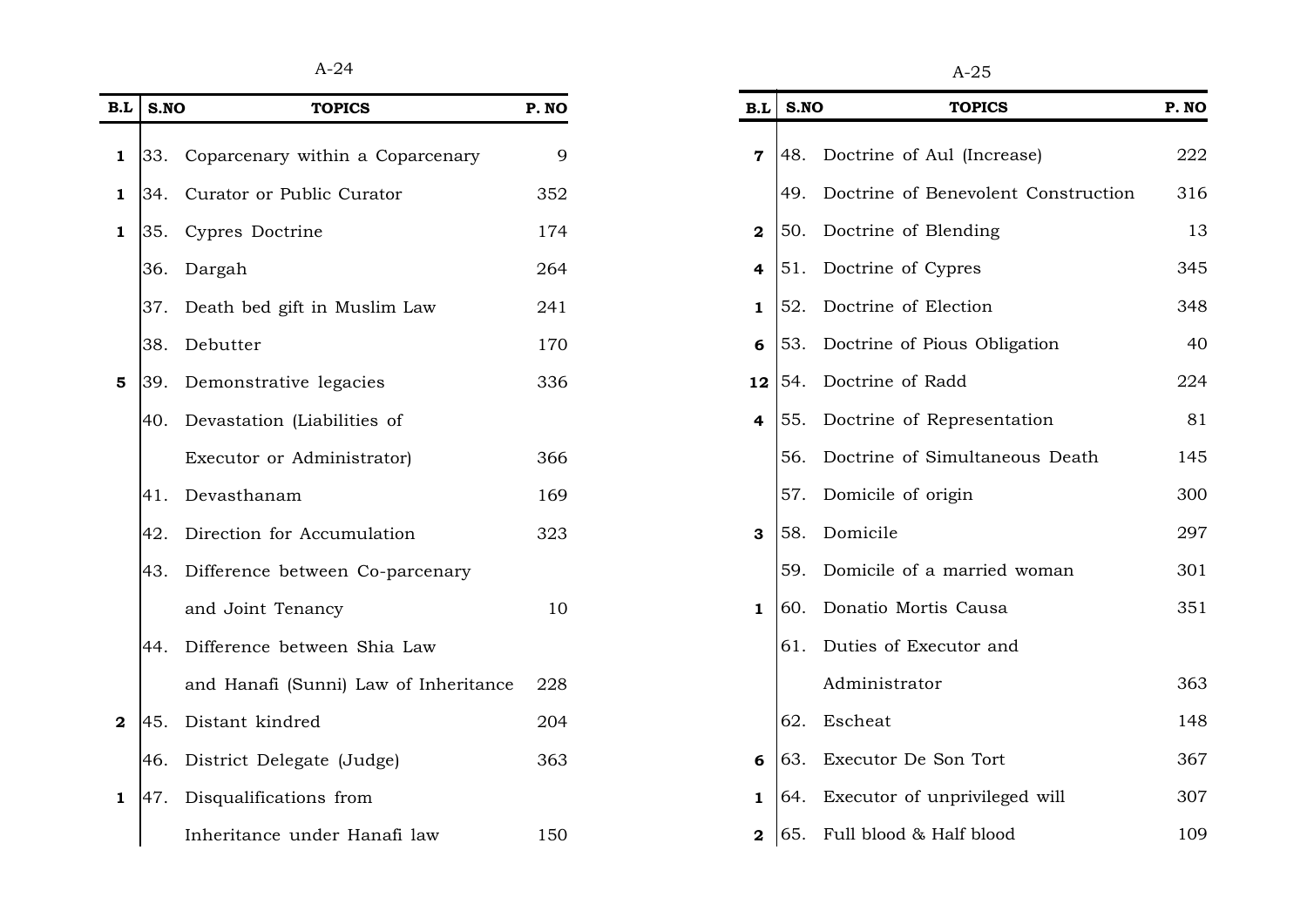| B.L              | S.NO | <b>TOPICS</b>                                     | P. NO          | B.L          | S.NO | <b>TOPICS</b>                           | P. NO          |
|------------------|------|---------------------------------------------------|----------------|--------------|------|-----------------------------------------|----------------|
| 7                |      | 66. Gains of Learning                             | 20             |              |      | 84. Kinds of Mosques                    | 266            |
| $\mathbf 2$      | 67.  | Gift in Hindu Law                                 | 178            |              |      | 85. Kinds of wakfs                      | 257            |
| 1                | 68.  | Gift to unborn persons                            | 182            | 3            |      | 86. Lapse of legacy                     | 337            |
|                  |      | 69. Golden Rule of Construction                   | 314            |              |      | 87. Latent Ambiguity                    | 316            |
| 3                | 70.  | Hiba (Gift) in Mohammedan law                     | 271            |              |      | 88. Law as to Annuities                 | 345            |
| 1                | 71.  | Hiba-ba-sharat-ul-iwaz                            | 283            |              |      | 89. Legatees' Liability                 | 270            |
| 6                | 72.  | Hiba-bil-iwaz                                     | 282            |              |      | 90. Legacies                            | 333            |
|                  |      | 73. Hindu joint family                            | $\overline{2}$ | 3            |      | 91. Letter of Administration            | 361            |
| 1                |      | 74. Hindu Women's Rights to Property Act, 1937 22 |                |              |      | 92. Limited Estate                      | 132            |
|                  |      | 75. Imambara                                      | 264            |              |      | 93. Limited grant of Probate            | 359            |
| 1                | 76.  | Impartible Estate or Property                     | 72             |              |      | 94. Lineal and Collateral Consanguinity | 380            |
|                  | 77.  | Inconsistent Bequests                             | 317            | 4            |      | 95. Marz-ul-maut (Death bed gift)       | 241            |
|                  | 78.  | Inheritance is never in abeyance                  | 144            | 1            | 96.  | Marumakkal Thayam                       | 75             |
|                  | 79.  | Intestate Succession in Hindu Law                 | 159            | 1            | 97.  | Mitakshara school                       | $\overline{7}$ |
|                  | 80.  | Joint Tenancy and Tenancy                         |                | 1            |      | 98. Muhunt                              | 170            |
|                  |      | in common in Hindu Law                            | 81             | $\mathbf{1}$ |      | 99. Mosques                             | 266            |
|                  |      | 81. Kazi                                          | 257            |              |      | 100. Minor Co-parceners                 | 65             |
| $\boldsymbol{2}$ | 82.  | Kartha (Joint Family Manager)                     | 30             | $\mathbf 2$  |      | 101. Mujawar                            | 264            |
|                  |      | 83. Khankah                                       | 263            | 4            |      | 102. Mushaa(Mohammedan Law of Gift)     | 280            |

| A-26                            |                | A-27         |       |                                     |                |  |
|---------------------------------|----------------|--------------|-------|-------------------------------------|----------------|--|
| <b>OPICS</b>                    | P. NO          | B.L          | S.NO  | <b>TOPICS</b>                       | P. NO          |  |
| ng                              | 20             |              | 84.   | Kinds of Mosques                    | 266            |  |
| aw                              | 178            |              | 85.   | Kinds of wakfs                      | 257            |  |
| persons                         | 182            | 3            | 86.   | Lapse of legacy                     | 337            |  |
| Construction                    | 314            |              |       | 87. Latent Ambiguity                | 316            |  |
| ohammedan law                   | 271            |              | 88. . | Law as to Annuities                 | 345            |  |
| ul-iwaz-                        | 283            |              |       | 89. Legatees' Liability             | 270            |  |
|                                 | 282            |              |       | 90. Legacies                        | 333            |  |
| ıily                            | $\overline{2}$ | 3            |       | 91. Letter of Administration        | 361            |  |
| Rights to Property Act, 1937 22 |                |              | 92.   | Limited Estate                      | 132            |  |
|                                 | 264            |              | 93.   | Limited grant of Probate            | 359            |  |
| te or Property                  | 72             |              | 94.   | Lineal and Collateral Consanguinity | 380            |  |
| equests                         | 317            | 4            | 95.   | Marz-ul-maut (Death bed gift)       | 241            |  |
| never in abeyance               | 144            | 1            | 96.   | Marumakkal Thayam                   | 75             |  |
| ssion in Hindu Law              | 159            | 1            | 97.   | Mitakshara school                   | $\overline{7}$ |  |
| and Tenancy                     |                | $\mathbf{1}$ | 98.   | Muhunt                              | 170            |  |
| lindu Law                       | 81             | $\mathbf{1}$ |       | 99. Mosques                         | 266            |  |
|                                 | 257            |              |       | 100. Minor Co-parceners             | 65             |  |
| amily Manager)                  | 30             | $\mathbf{2}$ |       | 101. Mujawar                        | 264            |  |
|                                 | 263            | 4            |       | 102. Mushaa(Mohammedan Law of Gift) | 280            |  |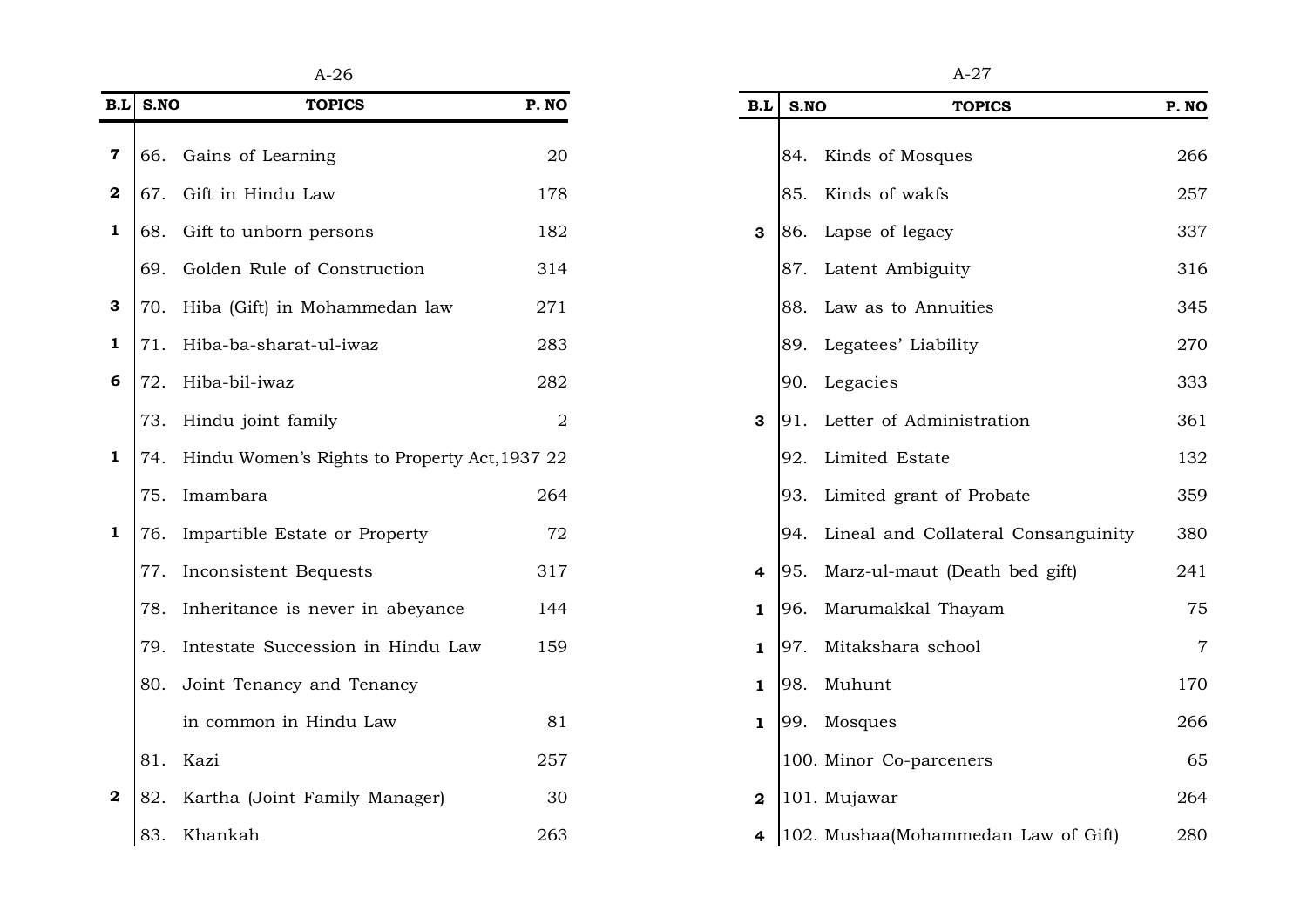| B.L                     | S.NO | <b>TOPICS</b>                          | P. NO     |
|-------------------------|------|----------------------------------------|-----------|
|                         |      |                                        |           |
|                         | 103. | Mussalman Wakf Validating Act, 1913    | 259       |
| 5                       | 104. | Muttawalli                             |           |
| 1                       | 105. | Nationality and Domicile               |           |
| 1                       | 106. | Notional Partition theory              |           |
| 4                       | 107. | Obstructed Heritage                    |           |
| 5                       | 108. | Onerous Bequest                        |           |
| 4                       | 109. | Partial Partition                      |           |
| $\mathbf{1}$            | 110. | Position of son - born after partition |           |
|                         | 111. | Patent Ambiguity                       | 315       |
|                         | 112. | Powers of Curator                      | 354       |
|                         | 113. | Powers of Kartha                       | 31        |
|                         | 114. | Powers of Executor and                 |           |
|                         |      | Administrator                          | 365       |
| $\mathbf{2}$            | 115. | Pre emption under Hindu law            | 185       |
| 6                       | 115. | Pre emption under Mohammedan law       | 289       |
| 1                       | 116. | Presumption in case of                 |           |
|                         |      | simultaneous deaths                    | 144       |
| $\overline{\mathbf{2}}$ | 117. | Private and Public wakfs               | 257 & 258 |
|                         | 118. | Principle of Survivorship              | 85        |

| A-28                         |           |              |                 | $A-29$                                 |                |
|------------------------------|-----------|--------------|-----------------|----------------------------------------|----------------|
| <b>TOPICS</b>                | P. NO     | B.L          | S.NO            | <b>TOPICS</b>                          | P. NO          |
| akf Validating Act, 1913 259 |           |              | 119.            | Public Mosque & Private Mosque         | 266&267        |
|                              | 254       | 6            | 120.            | Privileged will                        | 306            |
| d Domicile                   | 303       | 10           | <sup>121.</sup> | Probate                                | 357            |
| tion theory                  | 68        |              | 122.            | Property acquired by                   |                |
| eritage                      | 8         |              |                 | utilising Co-parcenary property        | 14             |
| ıest                         | 326       |              | 123.            | Property from Maternal Ancestors       | 14             |
| ρn                           | 59        |              | 124.            | Property inherited from divided father | 13             |
| 1 - born after partition     | 63        |              | 125.            | Property inherited from                |                |
| ıity                         | 315       |              |                 | Paternal Ancestors                     | 12             |
| ator                         | 354       |              | 126.            | Property Rights of Office of Mahant    | 170            |
| tha                          | 31        | $\mathbf{1}$ | 127.            | Public Curator or Protection           |                |
| cutor and                    |           |              |                 | of property of the deceased            | 352            |
|                              | 365       |              | 128.            | Public or Private Endowments           | 167            |
| nder Hindu law               | 185       | $\mathbf{1}$ | 129.            | Public Mosque                          | 266            |
| nder Mohammedan law          | 289       |              | 130.            | Private Mosque                         | 267            |
| n case of                    |           |              | 131.            | Rights of Coparceners                  | $\overline{7}$ |
| deaths                       | 144       |              | 132.            | Right of child in womb                 | 144            |
| blic wakfs                   | 257 & 258 |              | 133.            | Refunding of legacies                  | 343            |
| ırvivorship                  | 85        | 5            | 134.            | Reopening of Partition                 | 62             |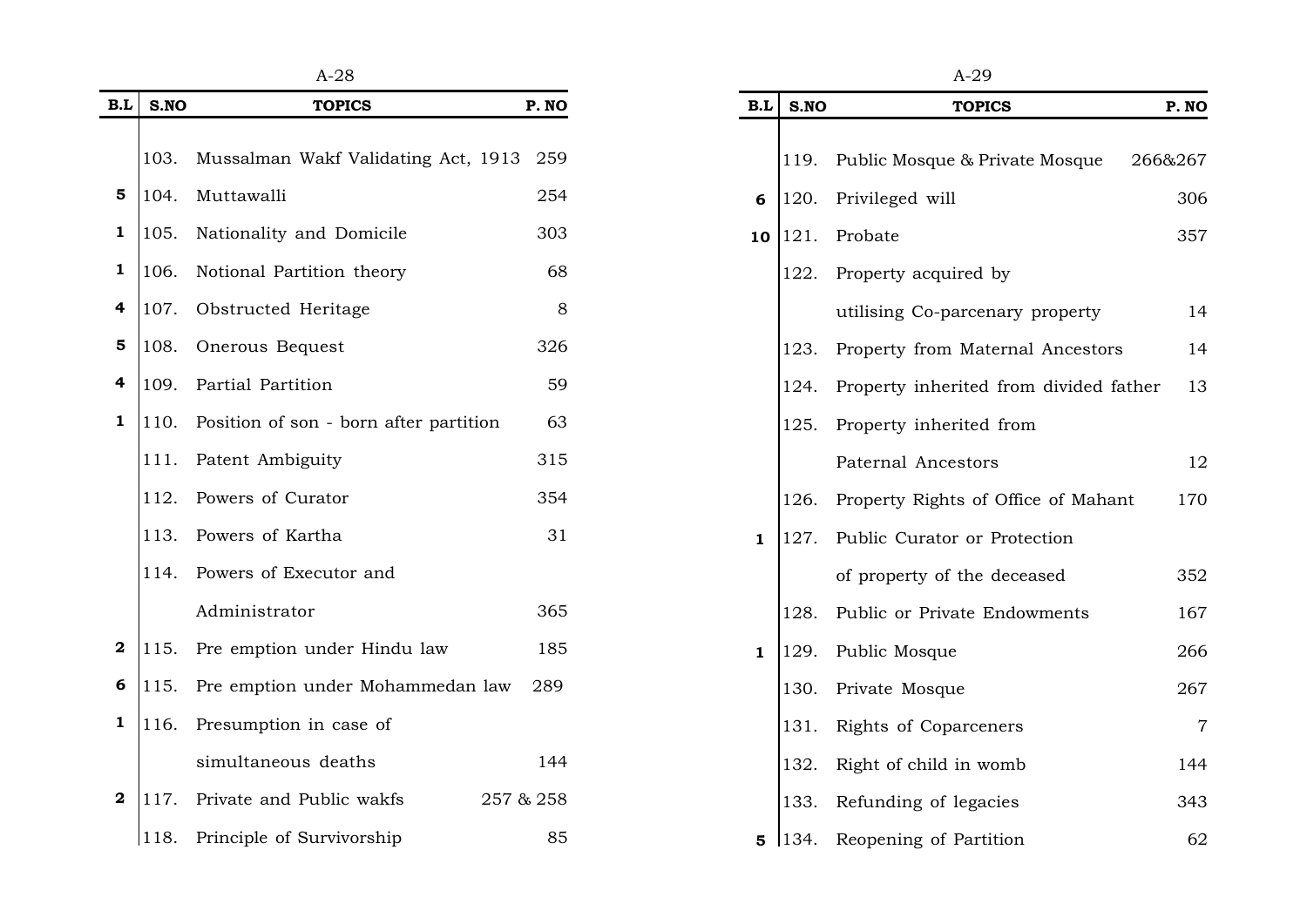$A-30$   $A-31$ 

| B.L                     | S.NO | <b>TOPICS</b>                        | P. NO |
|-------------------------|------|--------------------------------------|-------|
|                         |      |                                      |       |
| 5                       | 135. | Reunion after Partition              | 63    |
|                         | 136. | Residuaries in Hanafi law            | 202   |
|                         | 137. | Reversioners                         | 137   |
|                         | 138. | Revocation of Gift                   | 184   |
|                         | 139. | Revocation of Hiba                   | 281   |
|                         | 140. | Revocation of Wills                  | 310   |
|                         | 141. | Rule of Escheat                      | 148   |
| 2                       | 142. | Sadaga                               | 285   |
| $\overline{\mathbf{2}}$ | 143. | Sajjadanashin                        | 263   |
|                         | 144. | Samanodakas                          | 123   |
|                         | 145. | Sapindas or Sapinda Relationship     | 119   |
|                         | 146. | Sapradhibandha Daya                  | 9     |
| 7                       | 147. | Self Acquired Property               |       |
|                         |      | (Separate Property)                  | 17    |
|                         | 148. | Separate Property of Male Propositus | 86    |
|                         | 149. | Shares Allotted on Partition         | 15    |
|                         | 150. | Sharers under Shia Law               | 217   |
| 1                       | 151. | Sharers under Sunni Law(Hanafi)      | 198   |
| 4                       | 152. | Shuffa (Pre-emption)                 | 289   |

| ×<br>۰.<br>v.<br>۰. |
|---------------------|

| B.L | S.NO | <b>TOPICS</b>                           | P. NO |
|-----|------|-----------------------------------------|-------|
|     |      | 153. Specific Legacies                  | 334   |
|     |      |                                         |       |
|     | 154. | Spes Successions                        |       |
|     |      | (Chance of Succession)                  | 139   |
| 5   | 154. | Stridhana property                      | 128   |
| 4   |      | 155. Succession Certificate             | 370   |
|     | 156. | Succession Per Stripes and              |       |
|     |      | Per Capita                              | 79    |
|     |      | 157. Succession to Office of Mahant     | 173   |
|     | 158. | Succession to Office of Shebait         | 173   |
|     |      | 159. Takias                             | 262   |
|     |      | 160. Tarwad                             | 76    |
|     |      | 161. Testamentary limitation for Muslim | 239   |
|     |      | 162. Termination of office of Mahant    | 176   |
|     |      | 166. Testamentary Succession            | 159   |
|     |      | 164. Testate and Intestate              | 159   |
|     | 165. | The Hindu Women's                       |       |
|     |      | Rights to Property Act, 1937            | 22    |
|     | 166. | The Hindu Succession Act, 1956          | 22    |
|     | 167. | Time Barred Debts                       | 45    |